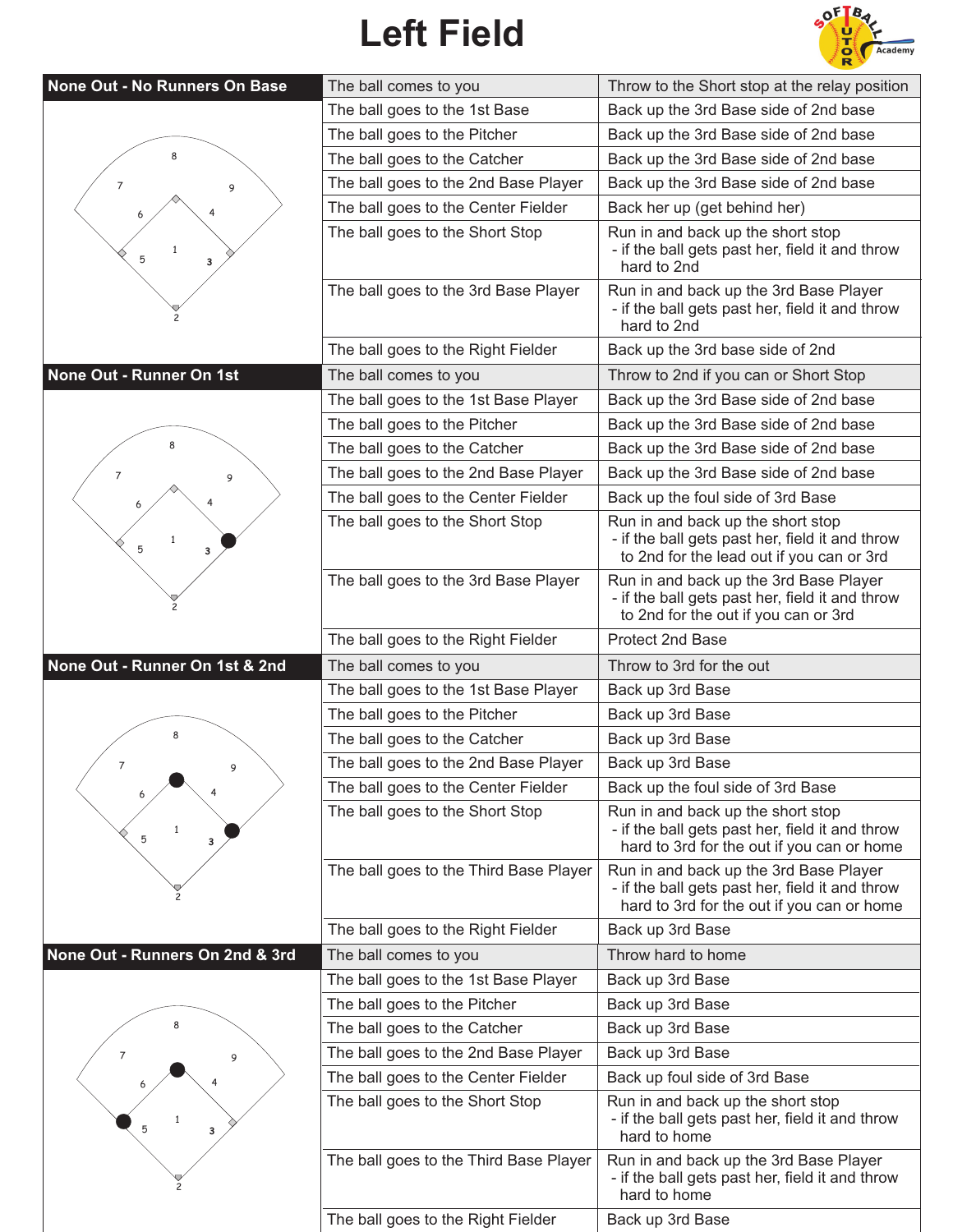| <b>None Out - Bases Loaded</b>          | The ball comes to you                | Throw hard to home or to the Short Stop                                                                         |
|-----------------------------------------|--------------------------------------|-----------------------------------------------------------------------------------------------------------------|
|                                         | The ball goes to the 1st Base Player | Back up 3rd Base                                                                                                |
|                                         | The ball goes to the Pitcher         | Back up 3rd Base                                                                                                |
| $\overline{7}$<br>9                     | The ball goes to the Catcher         | Back up 3rd Base                                                                                                |
|                                         | The ball goes to the 2nd Base Player | Back up 3rd Base                                                                                                |
|                                         | The ball goes to the Center Fielder  | Back up the foul side of 3rd Base                                                                               |
| 5<br>з                                  | The ball goes to the Short Stop      | Run in and back up the short stop<br>- if the ball gets past her, field it and throw<br>hard to home plate      |
|                                         | The ball goes to the 3rd Base Player | Run in and back up the 3rd Base Player<br>- if the ball gets past her, field it and throw<br>hard to home plate |
|                                         | The ball goes to the Right Fielder   | Back up the foul side of 3rd Base                                                                               |
| <b>None Out</b><br>Runner On 1st & 3rd  | The ball comes to you                | Throw hard to home plate or throw hard to<br>the short stop who will throw to home                              |
|                                         | The ball goes to the 1st Base Player | Back up 3rd Base                                                                                                |
|                                         | The ball goes to the Pitcher         | Back up 3rd Base                                                                                                |
| $\overline{7}$<br>9                     | The ball goes to the Catcher         | Back up 3rd Base                                                                                                |
|                                         | The ball goes to the 2nd Base Player | Back up 3rd Base                                                                                                |
|                                         | The ball goes to the Center Fielder  | Back up 3rd Base                                                                                                |
| 5<br>з                                  | The ball goes to the Short Stop      | Back up the Short Stop and throw to home                                                                        |
|                                         | The ball goes to the 3rd Base Player | Back up 3rd Base and throw to home                                                                              |
|                                         | The ball goes to the Right Fielder   | Back up the foul side of 3rd Base                                                                               |
| <b>None Out</b><br><b>Runner On 3rd</b> | The ball comes to you                | Throw hard to home plate or throw hard<br>to the short stop who will throw to home                              |
|                                         | The ball goes to the 1st Base Player | Back up 3rd Base                                                                                                |
|                                         | The ball goes to the Pitcher         | Back up 3rd Base                                                                                                |
| $\overline{7}$                          | The ball goes to the Catcher         | Back up 3rd Base                                                                                                |
| 9                                       | The ball goes to the 2nd Base Player | Back up 3rd Base                                                                                                |
|                                         | The ball goes to the Center Fielder  | Protect the foul side of 3rd Base                                                                               |
| $\mathbf{1}$<br>5<br>3                  | The ball goes to the Left Fielder    | Run in and back up the Shortstop<br>- if the ball gets past her, field it and throw<br>hard to home             |
|                                         | The ball goes to the 3rd Base Player | Run in and back up the 3rd Base Player<br>- if the ball gets past her, field it and throw<br>hard to home       |
|                                         | The ball goes to the Right Fielder   | Back up 3rd Base                                                                                                |
| <b>None Out</b><br><b>Runner On 2nd</b> | The ball comes to you                | Throw to 3rd Base                                                                                               |
|                                         | The ball goes to the 1st Base Player | Back up 3rd Base                                                                                                |
|                                         | The ball goes to the Pitcher         | Back up 3rd Base                                                                                                |
| $\overline{7}$<br>9                     | The ball goes to the Catcher         | Back up 3rd Base                                                                                                |
|                                         | The ball goes to the 2nd Base Player | Back up 3rd Base                                                                                                |
|                                         | The ball goes to the Center Fielder  | Back up the foul side of 3rd Base                                                                               |
| 5<br>з                                  | The ball goes to the Short Stop      | Run in and back up the short stop<br>- if the ball gets past her, field it and throw<br>hard to 3rd             |
|                                         |                                      |                                                                                                                 |
|                                         | The ball goes to the 3rd Base Player | Run in and back up the 3rd Base Player<br>- if the ball gets past her, field it and throw<br>hard to 3rd        |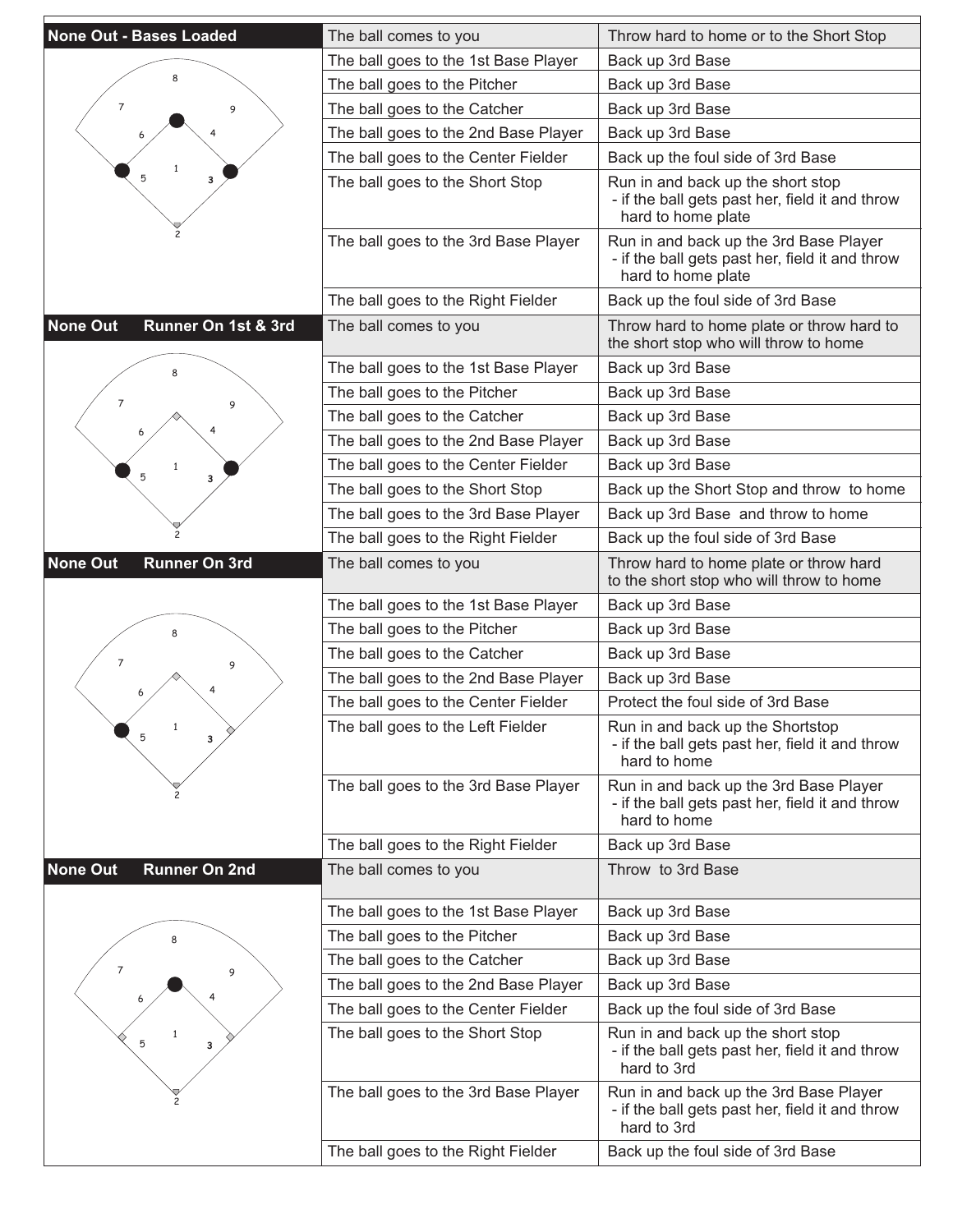| <b>One Out - No Runners On Base</b> | The ball comes to you                                                        | Throw to the Short stop at the relay position                                                                                        |
|-------------------------------------|------------------------------------------------------------------------------|--------------------------------------------------------------------------------------------------------------------------------------|
|                                     | The ball goes to the 1st Base                                                | Back up the 3rd Base side of 2nd base                                                                                                |
|                                     | The ball goes to the Pitcher                                                 | Back up the 3rd Base side of 2nd base                                                                                                |
| 8                                   | The ball goes to the Catcher                                                 | Back up the 3rd Base side of 2nd base                                                                                                |
| $\overline{7}$<br>9                 | The ball goes to the 2nd Base Player                                         | Back up the 3rd Base side of 2nd base                                                                                                |
|                                     | The ball goes to the Center Fielder                                          | Back her up (get behind her)                                                                                                         |
| $\mathbf{1}$<br>5<br>з              | The ball goes to the Short Stop                                              | Run in and back up the short stop<br>- if the ball gets past her, field it and throw<br>hard to 2nd                                  |
|                                     | The ball goes to the 3rd Base Player                                         | Run in and back up the 3rd Base Player<br>- if the ball gets past her, field it and throw<br>hard to 2nd                             |
|                                     | The ball goes to the Right Fielder                                           | Back up the 3rd base side of 2nd                                                                                                     |
| One Out - Runner On 1st             | The ball comes to you                                                        | Throw to 2nd if you can or Short Stop                                                                                                |
|                                     | The ball goes to the 1st Base Player                                         | Back up the 3rd Base side of 2nd base                                                                                                |
|                                     | The ball goes to the Pitcher                                                 | Back up the 3rd Base side of 2nd base                                                                                                |
|                                     | The ball goes to the Catcher                                                 | Back up the 3rd Base side of 2nd base                                                                                                |
| $\overline{7}$<br>9                 | The ball goes to the 2nd Base Player                                         | Back up the 3rd Base side of 2nd base                                                                                                |
|                                     | The ball goes to the Center Fielder                                          | Back up the foul side of 3rd Base                                                                                                    |
| $\mathbf{1}$<br>5<br>3              | The ball goes to the Short Stop                                              | Run in and back up the short stop<br>- if the ball gets past her, field it and throw<br>hard to 2nd for the lead out if you can      |
|                                     | The ball goes to the 3rd Base Player                                         | Run in and back up the 3rd Base Player<br>- if the ball gets past her, field it and throw<br>hard to 2nd for the out if you can      |
|                                     | The ball goes to the Right Fielder                                           | Protect 2nd Base                                                                                                                     |
|                                     |                                                                              |                                                                                                                                      |
| One Out - Runner On 1st & 2nd       | The ball comes to you                                                        | Throw to 3rd for the out                                                                                                             |
|                                     | The ball goes to the 1st Base Player                                         | Back up 3rd Base                                                                                                                     |
|                                     | The ball goes to the Pitcher                                                 | Back up 3rd Base                                                                                                                     |
| 8                                   | The ball goes to the Catcher                                                 | Back up 3rd Base                                                                                                                     |
| $\overline{7}$<br>9                 | The ball goes to the 2nd Base Player                                         | Back up 3rd Base                                                                                                                     |
| 6                                   | The ball goes to the Center Fielder                                          | Back up the foul side of 3rd Base                                                                                                    |
| $\mathbf{1}$<br>5<br>3              | The ball goes to the Short Stop                                              | Run in and back up the short stop<br>- if the ball gets past her, field it and throw<br>hard to 3rd for the lead out if you can      |
|                                     | The ball goes to the Third Base Player                                       | Run in and back up the 3rd Base Player<br>- if the ball gets past her, field it and throw<br>hard to 3rd for the lead out if you can |
|                                     | The ball goes to the Right Fielder                                           | Back up 3rd Base                                                                                                                     |
| One Out - Runners On 2nd & 3rd      | The ball comes to you                                                        | Throw hard to home                                                                                                                   |
|                                     | The ball goes to the 1st Base Player                                         | Back up 3rd Base                                                                                                                     |
|                                     | The ball goes to the Pitcher                                                 | Back up 3rd Base                                                                                                                     |
|                                     | The ball goes to the Catcher                                                 | Back up 3rd Base                                                                                                                     |
| 7<br>9                              | The ball goes to the 2nd Base Player                                         | Back up 3rd Base                                                                                                                     |
|                                     | The ball goes to the Center Fielder                                          | Back up foul side of 3rd Base                                                                                                        |
| 5<br>3                              | The ball goes to the Short Stop                                              | Run in and back up the short stop<br>- if the ball gets past her, field it and throw<br>hard to home                                 |
|                                     | The ball goes to the Third Base Player<br>The ball goes to the Right Fielder | Run in and back up the 3rd Base Player<br>- if the ball gets past her, field it and throw<br>hard to home<br>Back up 3rd Base        |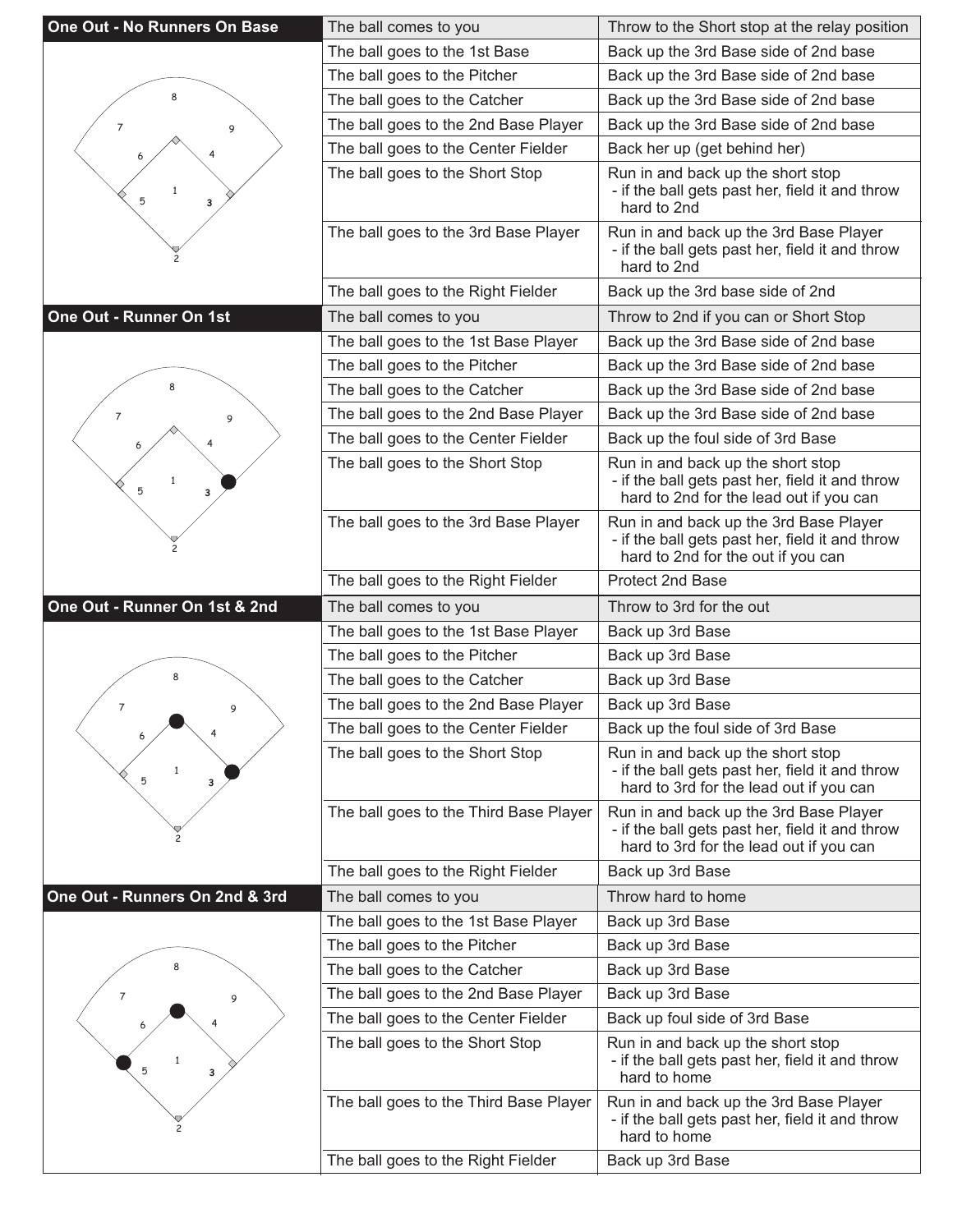| <b>One Out - Bases Loaded</b>   | The ball comes to you                | Throw hard to home or to the Short Stop                                                                         |
|---------------------------------|--------------------------------------|-----------------------------------------------------------------------------------------------------------------|
|                                 | The ball goes to the 1st Base Player | Back up 3rd Base                                                                                                |
|                                 | The ball goes to the Pitcher         | Back up 3rd Base                                                                                                |
| $\overline{7}$<br>9             | The ball goes to the Catcher         | Back up 3rd Base                                                                                                |
|                                 | The ball goes to the 2nd Base Player | Back up 3rd Base                                                                                                |
|                                 | The ball goes to the Center Fielder  | Back up the foul side of 3rd Base                                                                               |
| 5<br>3                          | The ball goes to the Short Stop      | Run in and back up the short stop<br>- if the ball gets past her, field it and throw<br>hard to home plate      |
|                                 | The ball goes to the 3rd Base Player | Run in and back up the 3rd Base Player<br>- if the ball gets past her, field it and throw<br>hard to home plate |
|                                 | The ball goes to the Right Fielder   | Back up the foul side of 3rd Base                                                                               |
| Runner On 1st & 3rd<br>One Out  | The ball comes to you                | Throw hard to home plate or throw hard to<br>the short stop who will throw to home                              |
|                                 | The ball goes to the 1st Base Player | Back up 3rd Base                                                                                                |
| $\overline{7}$                  | The ball goes to the Pitcher         | Back up 3rd Base                                                                                                |
| 9                               | The ball goes to the Catcher         | Back up 3rd Base                                                                                                |
|                                 | The ball goes to the 2nd Base Player | Back up 3rd Base                                                                                                |
| 1<br>5                          | The ball goes to the Center Fielder  | Back up 3rd Base                                                                                                |
| з                               | The ball goes to the Short Stop      | Back up the Short Stop and throw to home                                                                        |
|                                 | The ball goes to the 3rd Base Player | Back up 3rd Base and throw to home                                                                              |
|                                 | The ball goes to the Right Fielder   | Back up the foul side of 3rd Base                                                                               |
| One Out<br><b>Runner On 3rd</b> | The ball comes to you                | Throw hard to home plate or throw hard<br>to the short stop who will throw to home                              |
|                                 | The ball goes to the 1st Base Player | Back up 3rd Base                                                                                                |
|                                 | The ball goes to the Pitcher         | Back up 3rd Base                                                                                                |
| 7<br>9                          | The ball goes to the Catcher         | Back up 3rd Base                                                                                                |
|                                 | The ball goes to the 2nd Base Player | Back up 3rd Base                                                                                                |
|                                 | The ball goes to the Center Fielder  | Protect the foul side of 3rd Base                                                                               |
| $\mathbf{1}$<br>5<br>3          | The ball goes to the Left Fielder    | Run in and back up the Shortstop<br>- if the ball gets past her, field it and throw<br>hard to home             |
|                                 | The ball goes to the 3rd Base Player | Run in and back up the 3rd Base Player<br>- if the ball gets past her, field it and throw<br>hard to home       |
|                                 | The ball goes to the Right Fielder   | Back up 3rd Base                                                                                                |
| One Out<br><b>Runner On 2nd</b> | The ball comes to you                | Throw to 3rd Base                                                                                               |
|                                 | The ball goes to the 1st Base Player | Back up 3rd Base                                                                                                |
|                                 | The ball goes to the Pitcher         | Back up 3rd Base                                                                                                |
| 7<br>9                          | The ball goes to the Catcher         | Back up 3rd Base                                                                                                |
|                                 | The ball goes to the 2nd Base Player | Back up 3rd Base                                                                                                |
|                                 | The ball goes to the Center Fielder  | Back up the foul side of 3rd Base                                                                               |
| 5<br>3                          | The ball goes to the Short Stop      | Run in and back up the short stop<br>- if the ball gets past her, field it and throw<br>hard to 3rd             |
|                                 | The ball goes to the 3rd Base Player | Run in and back up the 3rd Base Player<br>- if the ball gets past her, field it and throw<br>hard to 3rd        |
|                                 | The ball goes to the Right Fielder   | Back up the foul side of 3rd Base                                                                               |
|                                 |                                      |                                                                                                                 |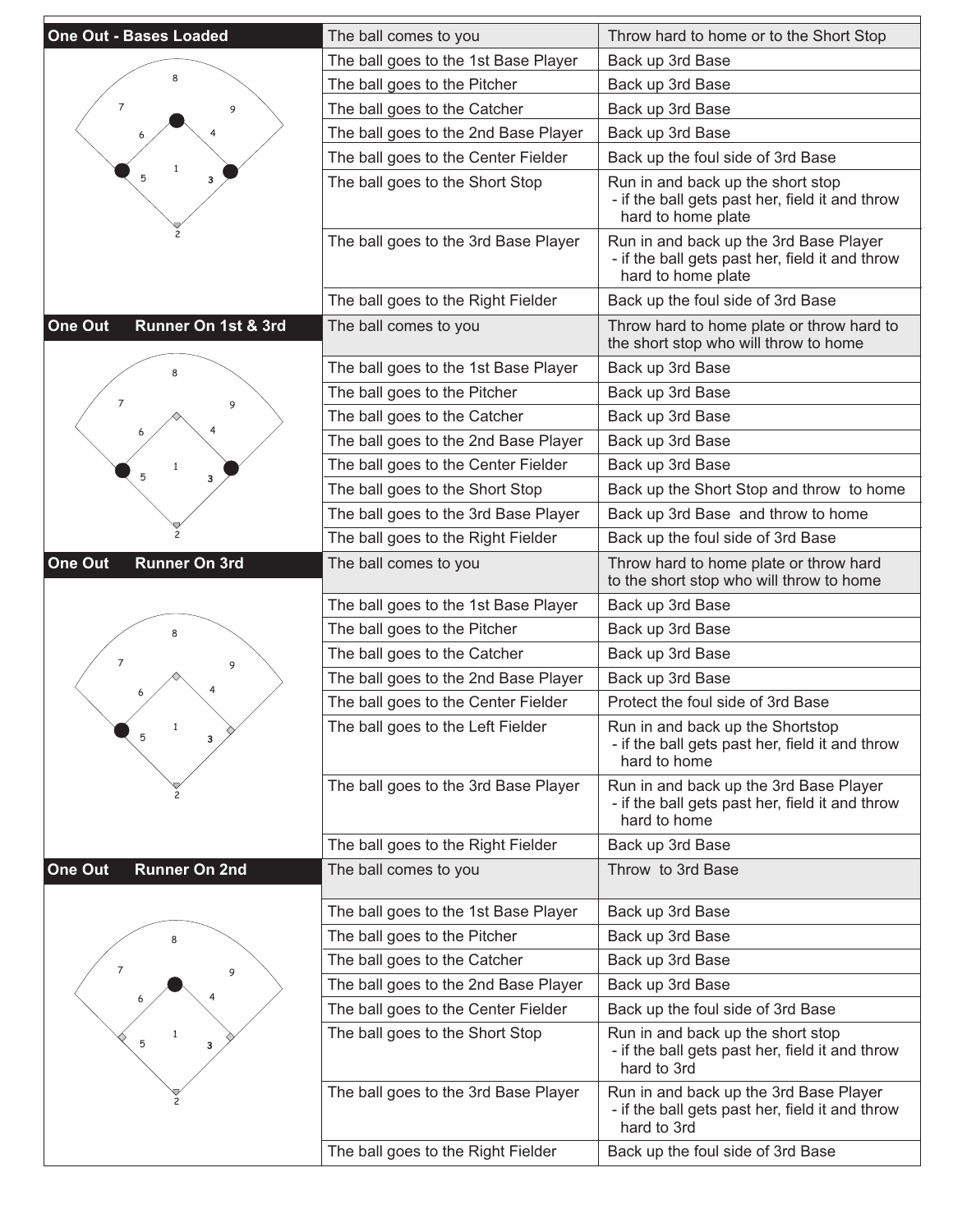| <b>None Out - No Runners On Base</b> | The ball comes to you                  | Throw 2nd or Short Stop                                                                                                         |
|--------------------------------------|----------------------------------------|---------------------------------------------------------------------------------------------------------------------------------|
|                                      | The ball goes to the 1st Base          | Back up the 3rd Base side of 2nd base                                                                                           |
|                                      | The ball goes to the Pitcher           | Back up the 3rd Base side of 2nd base                                                                                           |
| ጸ                                    | The ball goes to the Catcher           | Back up the 3rd Base side of 2nd base                                                                                           |
| 7<br>9                               | The ball goes to the 2nd Base Player   | Back up the 3rd Base side of 2nd base                                                                                           |
|                                      | The ball goes to the Center Fielder    | Back her up (get behind her)                                                                                                    |
| $\mathbf{1}$<br>5<br>з               | The ball goes to the Short Stop        | Run in and back up the short stop<br>- if the ball gets past her, field it and throw<br>hard to 2nd                             |
|                                      | The ball goes to the 3rd Base Player   | Run in and back up the 3rd Base Player<br>- if the ball gets past her, field it and throw<br>hard to 2nd                        |
|                                      | The ball goes to the Right Fielder     | Back up the 3rd base side of 2nd                                                                                                |
| Two Out - Runner On 1st              | The ball comes to you                  | Throw to 2nd if you can or Short Stop                                                                                           |
|                                      | The ball goes to the 1st Base Player   | Back up the 3rd Base side of 2nd base                                                                                           |
|                                      | The ball goes to the Pitcher           | Back up the 3rd Base side of 2nd base                                                                                           |
|                                      | The ball goes to the Catcher           | Back up the 3rd Base side of 2nd base                                                                                           |
| $\overline{7}$<br>9                  | The ball goes to the 2nd Base Player   | Back up the 3rd Base side of 2nd base                                                                                           |
|                                      | The ball goes to the Center Fielder    | Back up the foul side of 3rd Base                                                                                               |
| $\mathbf{1}$<br>5<br>3               | The ball goes to the Short Stop        | Run in and back up the short stop<br>- if the ball gets past her, field it and throw<br>hard to 2nd for the lead out if you can |
|                                      | The ball goes to the 3rd Base Player   | Run in and back up the 3rd Base Player<br>- if the ball gets past her, field it and throw<br>hard to 2nd for the out if you can |
|                                      | The ball goes to the Right Fielder     | Protect 2nd Base                                                                                                                |
|                                      |                                        |                                                                                                                                 |
| Two Out - Runner On 1st & 2nd        | The ball comes to you                  | Throw to 3rd for the out                                                                                                        |
|                                      | The ball goes to the 1st Base Player   | Back up 3rd Base                                                                                                                |
|                                      | The ball goes to the Pitcher           | Back up 3rd Base                                                                                                                |
| 8                                    | The ball goes to the Catcher           | Back up 3rd Base                                                                                                                |
| 7<br>9                               | The ball goes to the 2nd Base Player   | Back up 3rd Base                                                                                                                |
|                                      | The ball goes to the Center Fielder    | Back up the foul side of 3rd Base                                                                                               |
| $\mathbf{1}$<br>5<br>3               | The ball goes to the Short Stop        | Run in and back up the short stop<br>- if the ball gets past her, field it and throw<br>hard to 3rd for the lead out if you can |
|                                      | The ball goes to the Third Base Player | Run in and back up the 3rd Base Player<br>- if the ball gets past her, field it and throw<br>hard to 3rd for the out if you can |
|                                      | The ball goes to the Right Fielder     | Back up 3rd Base                                                                                                                |
| Two Out - Runners On 2nd & 3rd       | The ball comes to you                  | Throw hard to home                                                                                                              |
|                                      | The ball goes to the 1st Base Player   | Back up 3rd Base                                                                                                                |
|                                      | The ball goes to the Pitcher           | Back up 3rd Base                                                                                                                |
| 8                                    | The ball goes to the Catcher           | Back up 3rd Base                                                                                                                |
| 7<br>9                               | The ball goes to the 2nd Base Player   | Back up 3rd Base                                                                                                                |
|                                      | The ball goes to the Center Fielder    | Back up foul side of 3rd Base                                                                                                   |
| $\mathbf{1}$<br>5<br>3               | The ball goes to the Short Stop        | Run in and back up the short stop<br>- if the ball gets past her, field it and throw<br>hard to home                            |
|                                      | The ball goes to the Third Base Player | Run in and back up the 3rd Base Player<br>- if the ball gets past her, field it and throw<br>hard to home                       |